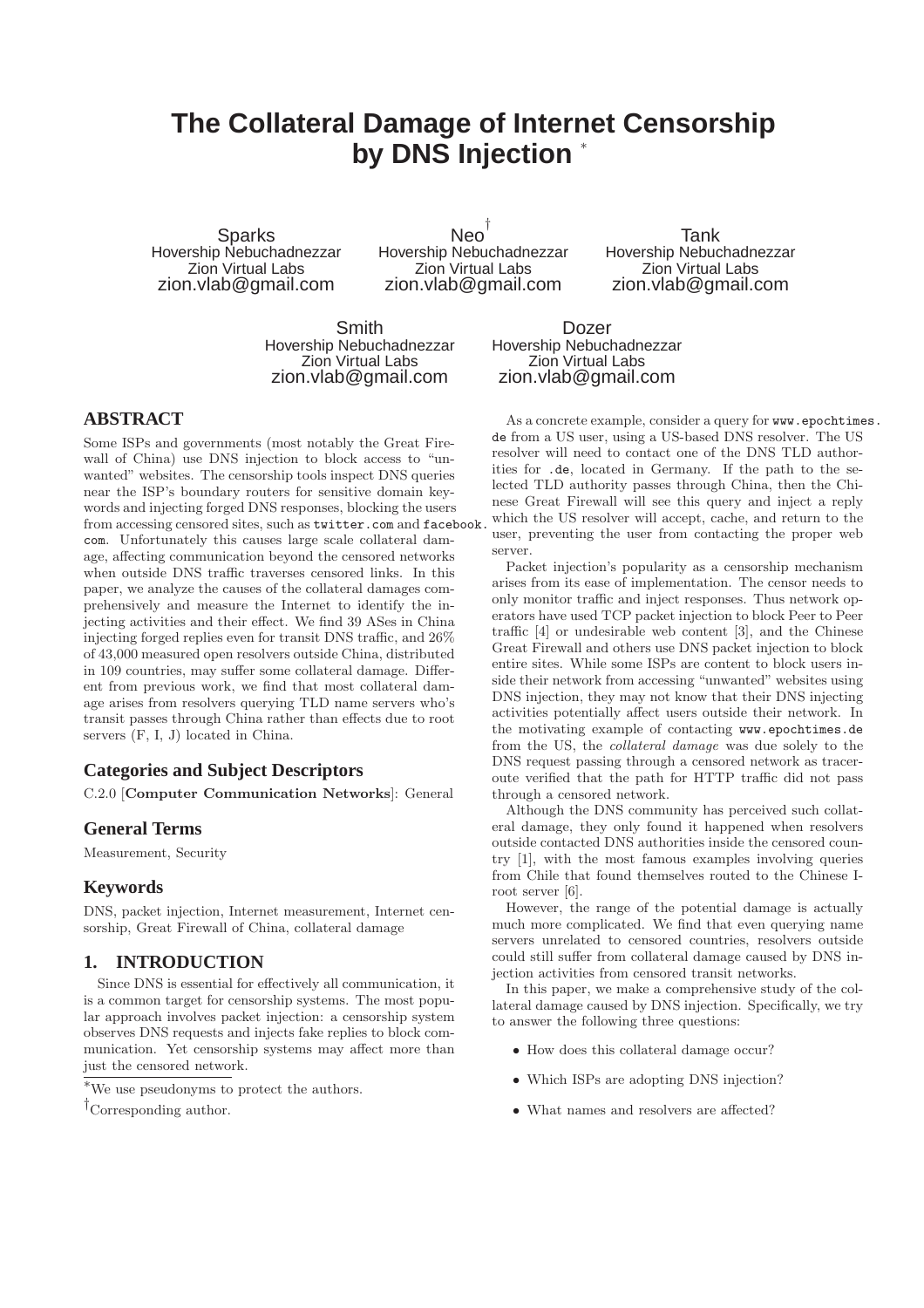For the first question, we analyze the cause from the diversity of DNS resolution paths, as well as the dynamic routing. We utilize two tools, *HoneyQueries* to detect affected paths and *TraceQueries* to detect the point of injection. This enables us to identify the censored ASes. Finally, we perform measurements using StepNXQueries which allow us to detect whether a resolver's path to the authorities for the root or a given TLD experience censorship. A survey of 43,842 non-censored resolvers showed 11,579 suffering from some collateral damage. Unlike the results in [1], we find that the most common source of pollution exists on the path between the resolvers and the TLD authorities, particularly the paths to .de and .kr authorities.

The rest of the paper is organized as follows. In § 2 we give a brief introduction to DNS resolution and how packet injection can disrupt the process. Then we analyze the cause for the collateral damage caused by DNS injection in § 3. In § 4 we describe our experiment methodologies and present the experiment results. We have a discussion in § 5 before concluding in § 6.

# **2. BACKGROUND**

The standard DNS resolution process [8, 9, 5] consists of several pieces, including the stub resolver on the user's computer, the recursive resolver, the root servers ("."), Top Level Domain (TLD) authorities, and the site's authority nameservers as illustrated in Figure 1. When a user generates a request to the recursive resolver, and the resolver has no valid cache information, it first directs that question in full to a root server, which redirects the resolver to the TLD authorities, which redirect to the final authority servers. In the process the resolver caches the intermediate information as well as the final answer.

If an attacker, be it a hacker, an ISP, or a government, can monitor any of the links and inject packets, he can launch a DNS injection attack, replying with a forged response which has the appropriate query question and protocol identifiers but with a bogus DNS answer, mapping the queried domain to either an invalid IP address or an IP address controlled by himself. In the absence of DNSSEC validation, the resolver will generally accept the faked answer because it arrives earlier than the real one, and, as a result, the access to the sensitive site will be blocked or redirected.

The ease of this attack makes it naturally an effective censorship mechanism. It is well known that the Great Firewall of China (GFC) uses this mechanism. The survey of [7], in which the authors queried  $> 800$  DNS resolvers in China, found that 99.88% of them were affected by the GFC.

The collateral damage of GFC was first discussed in a DNS operation mailing list when a Chilean operator found that queries from Chile and California to I.RootServer.NET sometimes experienced DNS pollution [6]. In [1], Brown et. al. analyzed this incident and determined that this kind of pollution could affect many countries because three root DNS server nodes (F, I, and J) have anycast instances in China. They believed that after Netnod withdrew the anycast routes for the Chinese I-root nameserver from CNNIC, the collateral damage should disappear.

Yet there exists an additional collateral damage mechanism. Resolvers only rarely query the DNS root as the root's responses are broad and long lived, lasting in the cache. Yet resolvers must frequently query the TLD authorities. Thus the paths from the resolver to the TLD authorities is as



Figure 1: DNS query process and DNS injection

critical as the path from the resolver to the roots.

#### **3. CAUSES OF COLLATERAL DAMAGE**

Collateral damage occurs when a DNS query from a recursive resolver enters a censored network, causing the censorship mechanism to react. Although intuition would suggest that this would be a rare occurrence, there exist several factors which may cause the censor to receive and react to DNS queries from outsiders.

Iterative Queries: A recursive resolver does not send limited queries, such as asking the root for just the nameservers of the desired TLD. Instead, if it lacks cache entries for the TLD authorities, it sends the entire query to a root server. Similarly, the resolver sends the entire query to a TLD authority if there are no cache entries for the domain's authority.

This may be further complicated by "out-of-bailiwick" glue records. Suppose the DNS authorities for example.com are ns1.example.net and ns2.example.net. In the absence of cached data, the resolver will first query for www. example.com to a root server and then to a .com TLD authority. The reply from the .com TLD will now cause the resolver to first query for ns1.example.net before resuming the query for www.example.com. Thus the resolver will query for www.example.com three times: to a root, to a .com TLD server, and to ns1.example.net, and at least two queries for ns1.example.net: to a root and to a .net TLD server<sup>1</sup>. Thus a simple "lookup" may generate numerous queries, the disruption of any by censorship would cause resolution to fail.

Redundant Servers and Anycast: Most DNS deployments use multiple servers in multiple networks to increase reliability [2], and actual selection of particular authorities by a recursive resolver is a complex topic, with nameservers using various algorithms. Thus, with 13 different roots and 13 global TLD servers for .com, a resolver may experience collateral damage if a path to any one of these 26 IPs passes into a censored network.

Further complicating the picture is the use of anycast [10] DNS authorities, where a single IP address may represent a widely deployed system of servers. Two resolvers in different networks may reach different physical servers, along very

<sup>&</sup>lt;sup>1</sup>If the authority for **example**.net is ns1.example.net. Otherwise it can generate even more requests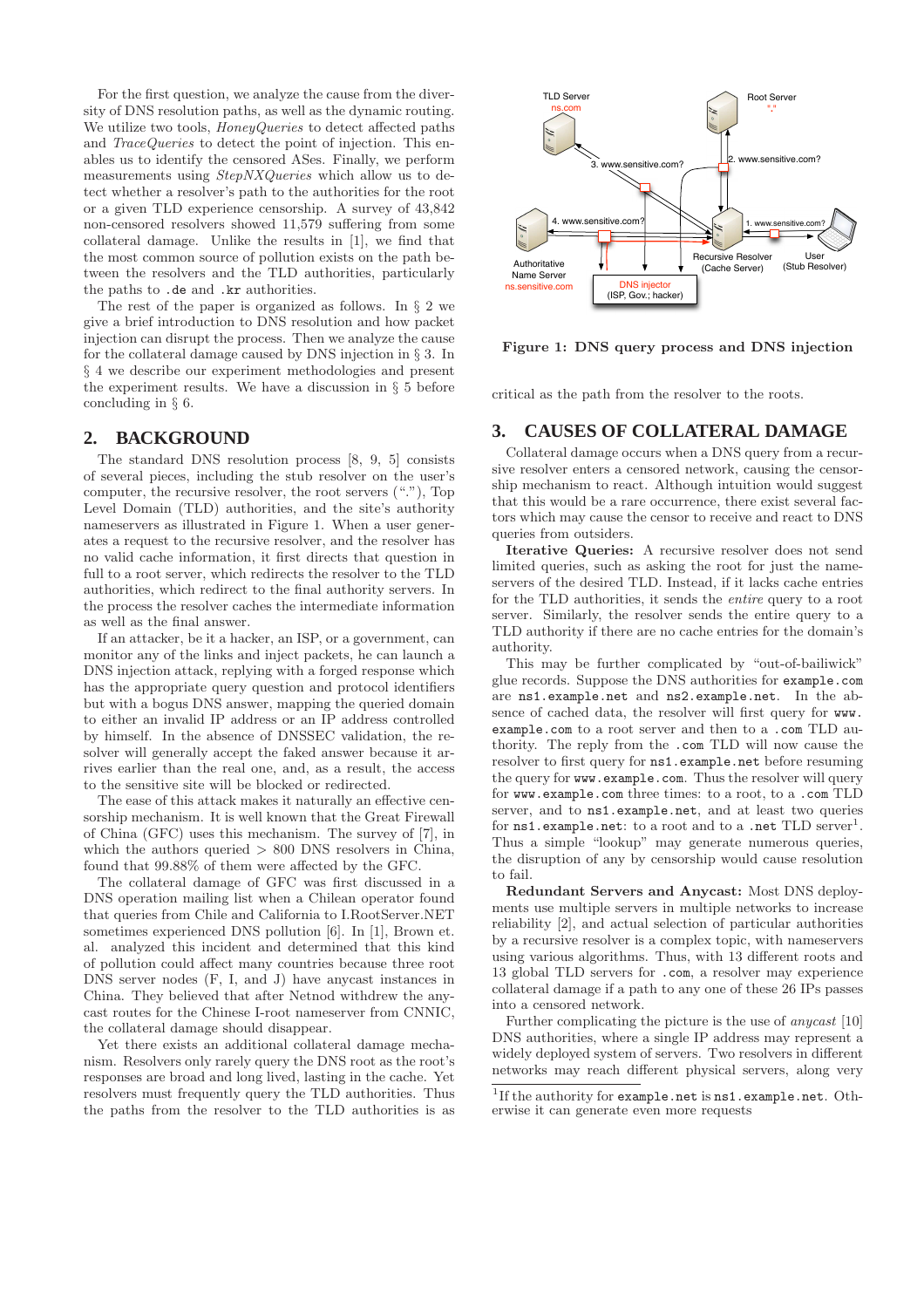different paths, even though they are attempting to contact the same IP address.

Censored Transit and Dynamic Routing: The paths from the resolver to the authorities is dynamic, routing through a series of Autonomous Systems (AS), independent networks which together form the Internet. If one transit AS implements censorship, then all traffic which passes through that AS experiences censorship, even if both the source and destination are in non-censored networks. Routing changes also make it difficult to predict when and where DNS queries will pass through censored transit networks.

# **4. MEASUREMENT AND RESULTS**

By measuring of the effect of DNS injection, we want to answer the following two questions related to the collateral damage:

(1) How many ISPs and ASes implement DNS injectionbased censorship?

(2) How widely are DNS resolvers suffering from collateral damage due to censorship, and what is the cause of this collateral damage?

# **4.1 Searching for Injected Paths: Honey-Query**

In order to measure the impact of injection on users outside the censored networks, we must first identify and exclude the networks which use DNS injection for censorship. Based on our previous experience with censored networks and the work of Lowe et al[7], we make two assumptions: the DNS injection occurs in the core or on the border of the networks and the DNS injector does not consider packet origin when injecting packets. If the censorship occurs in the edge connecting the user it is highly unlikely to cause collateral damage, and a censor which considers packet origin would not cause collateral damage.

Like the concept of a *Honeytoken* [11], we launch a large amount of HoneyQueries to search for the injected paths. These queries target non-responsive IPs with queries to a sensitive domain name. Because the query only targets nonnameservers, any DNS response is likely due to packet injection.

Probing Targets: In order to search all possible AS-level paths, ideally we should make sure that our HoneyQuery probing covers all ASes in the Internet. We select an IP address in each /24 of the IPv4 address and verify that the IPs are not running DNS servers. We then probe these 14 million target IPs with our HoneyQueries.

Vantage Point: Other observers [6, 7] and our own experience show that these injectors fake answers for both inbound and outbound DNS queries. Therefore, our Honey-Query probing could possibly cover all ASes from a single vantage point as long as its not in a censored network. There does exist a minor false-positive: if an uncensored network receives transit from a censored network from our vantage point but not for other traffic. We are unable to determine when this occurs, and simply treat such networks as censored for later analysis. We selected a virtual private server (VPS) in AS 40676 (Psychz Networks) in US as our vantage point.

Domain Names For Testing: Experientially, we select 10 domain names for the probing(Table 1), including some social networks, pornography, web hosting, blogs, stream media, and search engines which we would expect to be targets of government or ISP censorship.

| Domain Name       | Category        |
|-------------------|-----------------|
| www.google.com    | Search Engines  |
| www.facebook.com  | Social Networks |
| www.twitter.com   | Social Networks |
| www.youbube.com   | Streaming Media |
| www.yahoo.com     | News Portal     |
| www.appspot.com   | Web Hosting     |
| WWW.XXX.COM       | Pornography     |
| www.urltrends.com | Sites Ranking   |
| www.live.com      | Portal          |
| www.wikipedia.org | Reference       |
|                   |                 |

Table 1: Domain Names for Probing.

| Region           | IP Count | Percentage |
|------------------|----------|------------|
| <b>CN</b>        | 388206   | 99.80      |
| CA               | 363      | 0.09       |
| US               | 127      | 0.03       |
| HK               | 111      | 0.03       |
| IN               | 94       | 0.02       |
| Total 16 regions |          |            |

(a) Top 5 regions.

| AS number      | Region    | IP Count | Percentage |
|----------------|-----------|----------|------------|
| 4134           | CN        | 140232   | 36.05      |
| 4837           | <b>CN</b> | 88573    | 22.77      |
| 4538           | <b>CN</b> | 35217    | 9.05       |
| 9394           | CN        | 24880    | 6.40       |
| 4812           | CΝ        | 14913    | 3.83       |
| Total 197 ASes |           |          |            |
|                |           |          |            |

(b) Top 5 ASes.

Table 2: Statistics of the Poisoned IP List collected from HoneyQuery probing.

HoneyQuery Probing: We send HoneyQueries with domain names above to all the target IP addresses from the vantage point. If there is any response for a HoneyQuery, we mark the domain name as blacklisted and the target IP as a poisoned IP. We also collect all the IPs used in the injected responses(we call them lemon IPs). After HoneyQuery probing, we get three lists: (1)Blacklisted Domain List, containing poisoned domain names in testing domain name set; (2)Poisoned IP List, containing IPs suffering directly from censorship; (3)Lemon IP List, containing the IPs used in all the bogus responses (allowing us to recognize consistently censored results).

We conducted our HoneyQuery probing during November, 2001 and obtained a poisoned IP list of 388,988 IP addresses, distributed in 16 regions (CN, CA, US, HK, IN, AP, KR, JP, TW, DE, PK, AU, SG, ZA, SE, FI) and 197 ASes. The top regions and ASes are shown in Table 2.

For the IPs in the Poisoned IP List, its location (region or AS) does not mean that the hosting AS or region injects the faked DNS response; but means there should be an injector on the transit path from our vantage point. We will locate the injectors in § 4.2.

We obtained six domain names in the Blacklisted Domain List: www.facebook.com, twitter.com, www.youtube.com, www. appspot.com, www.xxx.com, www.urltrends.com, and 28 different IPs in the Lemon<sub>-IP-List</sub>, allowing us to easily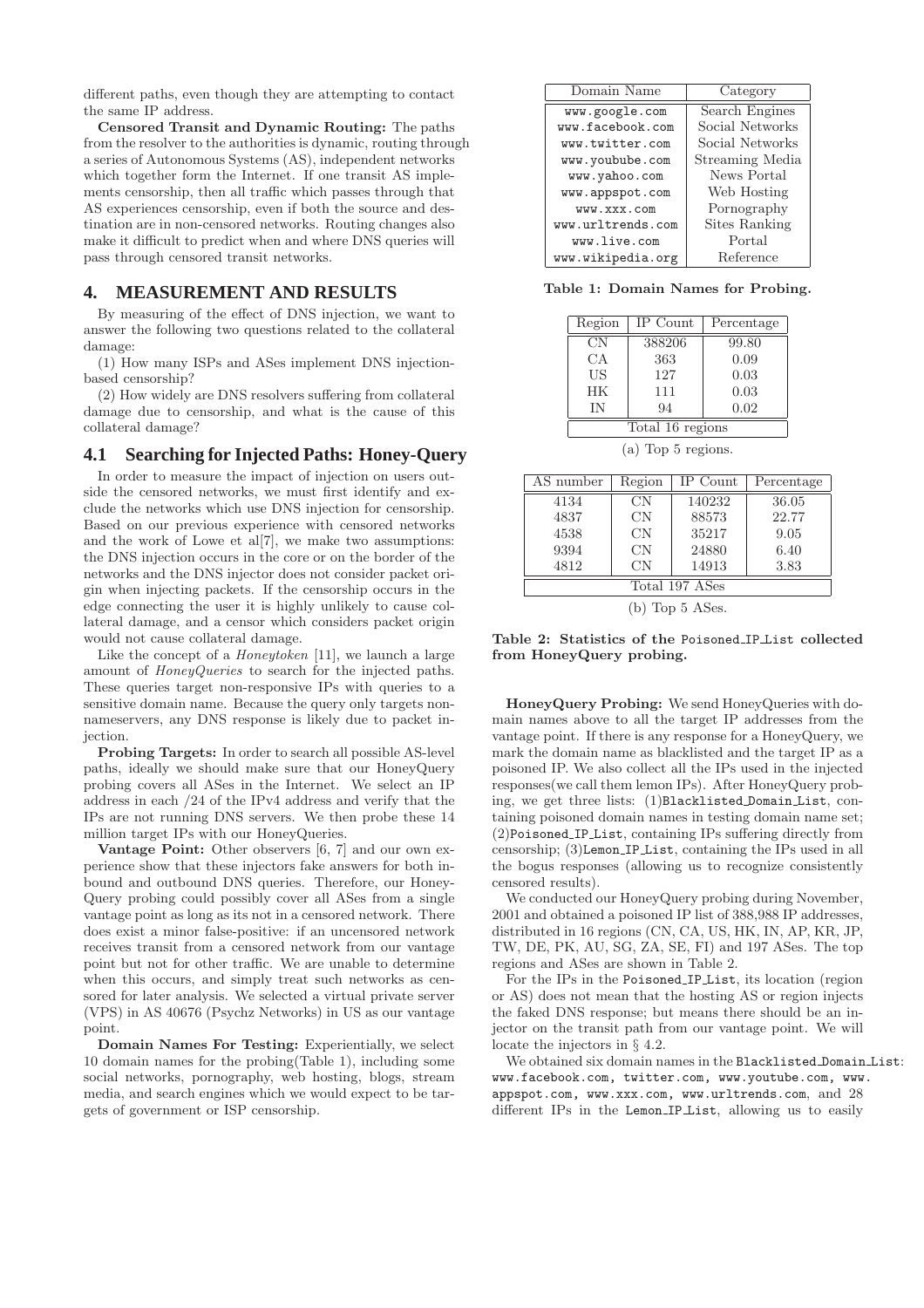| Region            | Count | Percentage |
|-------------------|-------|------------|
| US                | 12519 | 28.76      |
| JP.               | 4889  | 11.23      |
| <b>RU</b>         | 3306  | 7.60       |
| DE                | 2345  | 5.39       |
| TW                | 1733  | 3.98       |
| GВ                | 1580  | 3.63       |
| CА                | 1150  | 2.64       |
| <b>IT</b>         | 1053  | 2.42       |
| Total 173 regions |       |            |

Table 4: Distribution of open resolvers for StepNX-Query probing.

create queries that may experience censorship and a list of known-bad results

# **4.2 Locating Injecting ISPs: TraceQuery**

Given the list of censored IPs, we now identify the network location of the injectors using a TraceQuery.

A TraceQuery is a crafted DNS query with a domain name in Blacklisted Domain List and a customized TTL in IP header. Like traceroute, TraceQuery utilizes TTL decrements to ensure that the packets expire in the network. When the query goes through the network, each router along the path will decrease the IP TTL by one. Once the IP TTL gets zero, the router will drop the packet, and send back an ICMP time exceed message, allowing us to record the network path. The queries which pass an injector also trigger a DNS reply before expiring.

By conducting a TraceQuery to the final destination in the Poisoned IP list, this reveals all the DNS injectors in the path and their locations in the network.

After TraceQuery probing, we obtained a list of 3,120 router IPs associated with DNS packet injection, belonging to only 39 Chinese ASes. Table 3 shows the information of top ten poisoning ASes. Thus we conclude that the non-Chinese IPs in our poisoned IP list are due to either errors in geolocation or Chinese transit for non-Chinese traffic.

## **4.3 Evaluating the Collateral Damage: Step-NXQuery**

Given the list of ASes that inject DNS replies, the question remains: does the censorship imposed within these ASes affect external resolvers? We probe for such collateral damage using a list of 43,842 non-censored open recursive resolvers distributed in 173 countries (Table 4).

We probe these resolvers from our non-poisoned vantagepoint with names derived from the Blacklisted Domain List, comparing with the replies in the Lemon IP list to see if the resolver is generally poisoned. We conduct these probes using TCP, to further reduce the likelihood that the communication with the resolver encounters censorship.

Yet simple poisoning is not the only concern: if there exists a censored path from the resolver to the root, or from the resolver to a TLD authority, that path may also poison results. Thus we develop and utilize a series of StepNXQueries. We structure these queries to take advantage of over-eager pattern matching in the censorship systems, which regard names such as www.facebook.com.fu as objectionable.

Thus we can guarantee that a query from the recursive resolver goes to a specific level in the DNS hierarchy by gen-



Domain Name

Figure 4: Affected domain names.

erating an NXNAME (No Such Name) triggering request. Thus, to test the root path from the resolver, we query for names like www.facebook.com.{RANDOM}, with RANDOM being a random string which will generate an NXNAME response from the root. By repeating this test 200 times with different random strings, we take advantage of the recursive resolver's willingness to distribute queries between authorities to test all paths to the root servers from the given resolver.

The same technique allows us to probe the path between the resolvers and the TLD servers, replacing {RANDOM} with {RANDOM}.tld. Since the TLD information is already cached with a long TTL, these queries only traverse the path between the resolver and the TLD authorities.

Finally, we find only 1 recursive resolver (124.219.23.209) in AS24154 in TW is poisoned because of collateral damage.

From the probing result, we can see that paths from recursive resolvers to root name servers seldom suffer from collateral damage, as the roots are heavily anycasted (except for the Chinese root servers), so DNS queries to the root seldom transit Chinese networks.

In contrast, the TLDs suffer from substantial collateral damage. We tested all of the 312 TLDs got from ICANN. For the three TLD in China (.cn, .xn--fiqs8s, .xn--fiqz9s), it is not a surprise that 43,322 (99.53%) resolvers return injected answers because the DNS resolution path have to get to the censored network.

Of greater concern is we find that 11,573 (26.40%) resolvers showed collateral damage for queries from one or more of 16 other TLDs. Figure 2 shows these TLDs and the number of affected resolvers. The second one, .xn--3eb707e, shares the same name infrastructure with the .kr ccTLD.

It seems strange that the number of affected resolvers for .iq, .co, .travel, .no, .pl, .nz, .hk, .jp, .uk, .fi, .ca are all around 90. We check the location of their name servers and find that it is not a coincidence: UltraDNS (AS12008) hosts the authority servers for all these TLDs.

Limited by space, we only present the detailed information for the most affected TLD: .de. As shown in Figure 3, over 70% of the resolvers from KR susceptible to collateral damage suffer collateral damage for .de queries, such as www.epochtimes.de.

Finally we constructed construct queries like KEYWORD-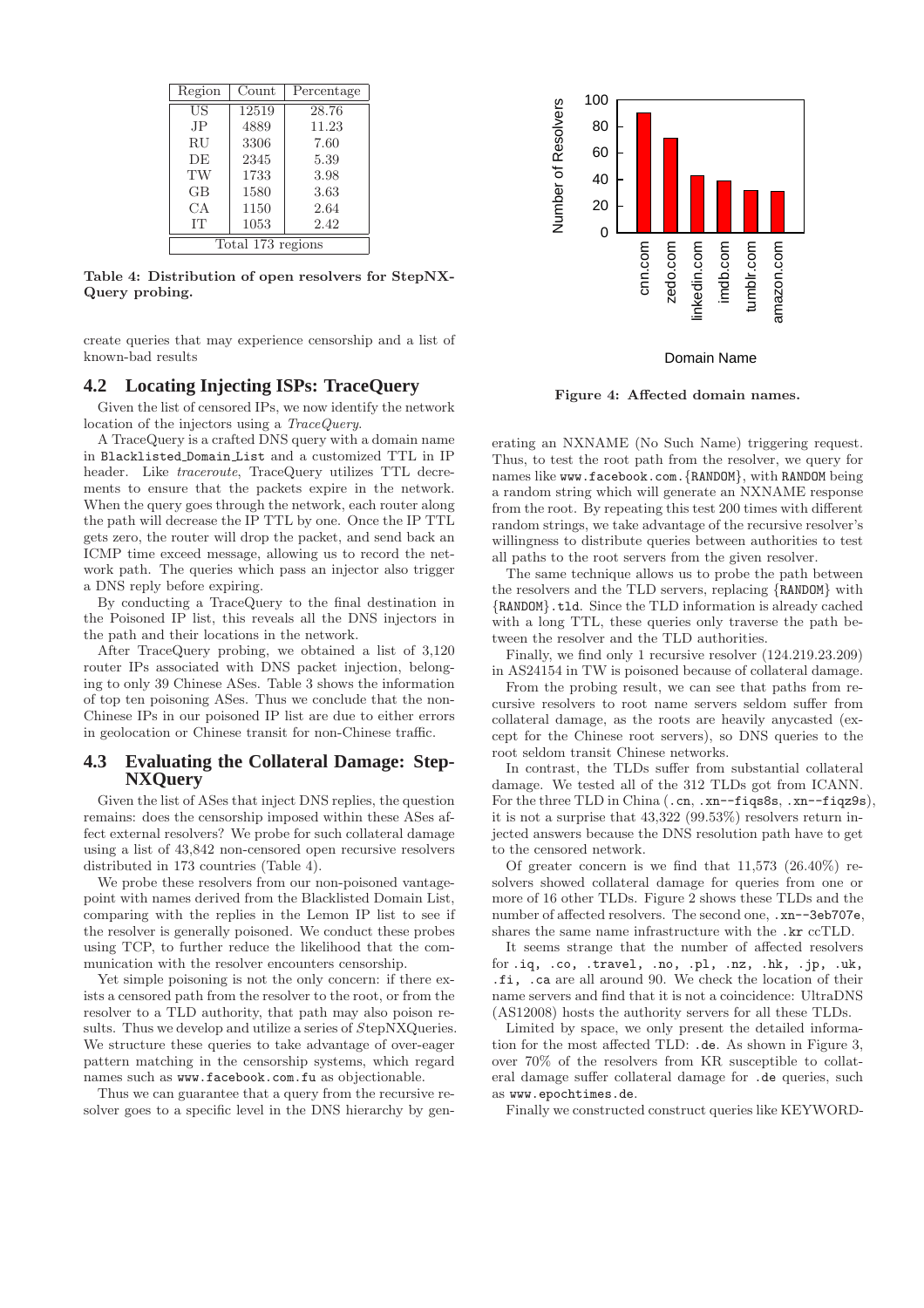| AS Number     | AS Name                                               | Router IPs |
|---------------|-------------------------------------------------------|------------|
| 4134          | Chinanet                                              | 1952       |
| 4837          | CNCGROUP China169 Backbone                            | 489        |
| 4812          | China Telecom (Group)                                 | 289        |
| 9394          | CHINA RAILWAY Internet (CRNET)                        | 78         |
| 9929          | China Netcom Corp.                                    | 67         |
| 4808          | CNCGROUP IP network China169 Beijing Province Network | 55         |
| 9808          | Guangdong Mobile Communication Co. Ltd.               | 38         |
| 17633         | ASN for Shandong Provincial Net of CT                 | 25         |
| 4538          | China Education and Research Network Center           | 22         |
| 17816         | China Unicom IP network China169 Guangdong province   | 19         |
| Total 39 ASes |                                                       |            |

Table 3: Information of top 10 injecting ASes.



Figure 2: Affected TLD.

Figure 3: Distribution of affected resolvers for TLD .de.

.NXNAME.authority.tld (e.g., www.twitter.com.abssdfds. ibm.com) to explore paths from the resolvers to authoritative name servers for several domains.

We selected the top 82 popular domains from alexa.com, after excluding 18 Chinese sites. We see that queries for six domains could potentially trigger censorship on 30–90 resolvers, as shown in Figure 4. Although the number of affected domains and resolvers seem small comparing to the results of TLDs testing, this may represent the tip of the iceberg, considering the huge number of domain names of the whole Internet.

#### **4.4 Further Analysis on Measurement Results**

Table 5 gives the total number of resolvers suffering from collateral damage for root, TLDs and the top 82 domain names. 26.41% of experimental resolvers are polluted, distributed in 109 regions.

Unlike the worries presented by Mauricio [6], our measurement shows that the primary damage source arises from censored transit paths to TLD servers. According to Mauricio [6], the operator of I-Root server, Netnod, "withdrew their anycasted routes until their host (CNNIC) could secure assurances that the tampering would not recur". Our result partly confirmed their action. Since the roots themselves are highly anycasted, its unlikely that a path to a root needs to transit China.

In contrast, apparently a large amount of transit from the United States to Germany passes through China, resulting in the significant collateral damage to the .de ccTLD.

| Rank                       | Region    | Affected Resolver | Affected Rate |
|----------------------------|-----------|-------------------|---------------|
| 1                          | IR.       | 157               | 88.20%        |
| $\overline{2}$             | <b>MY</b> | 163               | 85.34\%       |
| 3                          | <b>KR</b> | 198               | 79.20%        |
| 4                          | <b>HK</b> | 403               | 74.63%        |
| $\overline{5}$             | TW        | 1146              | 66.13\%       |
| 6                          | IN        | 250               | 60.10%        |
| 10                         | <b>IT</b> | 392               | 37.23%        |
| 14                         | JP.       | 1437              | 29.39%        |
| 16                         | RU        | 835               | 25.26%        |
| 18                         | US        | 3032              | 24.22%        |
| 20                         | СA        | 272               | 23.65\%       |
| 25                         | DE        | 470               | 20.04\%       |
| Total 109 Affected Regions |           |                   |               |

Table 5: Collateral damage rate of different regions.

## **5. DISCUSSION**

The cause of the collateral damage presented in this paper is the censorship activities by ISPs providing transit, not just connectivity. Although we'd hope otherwise, we believe it is naive to expect these ISPs to stop or avoid to applying DNSinjection based censorship activities, due to the significant social and political factors these ISPs face.

One possibility would be for the ISPs to apply more strict checks to avoid polluting transit queries. Although we do not support broad censorship activities, we hope that this